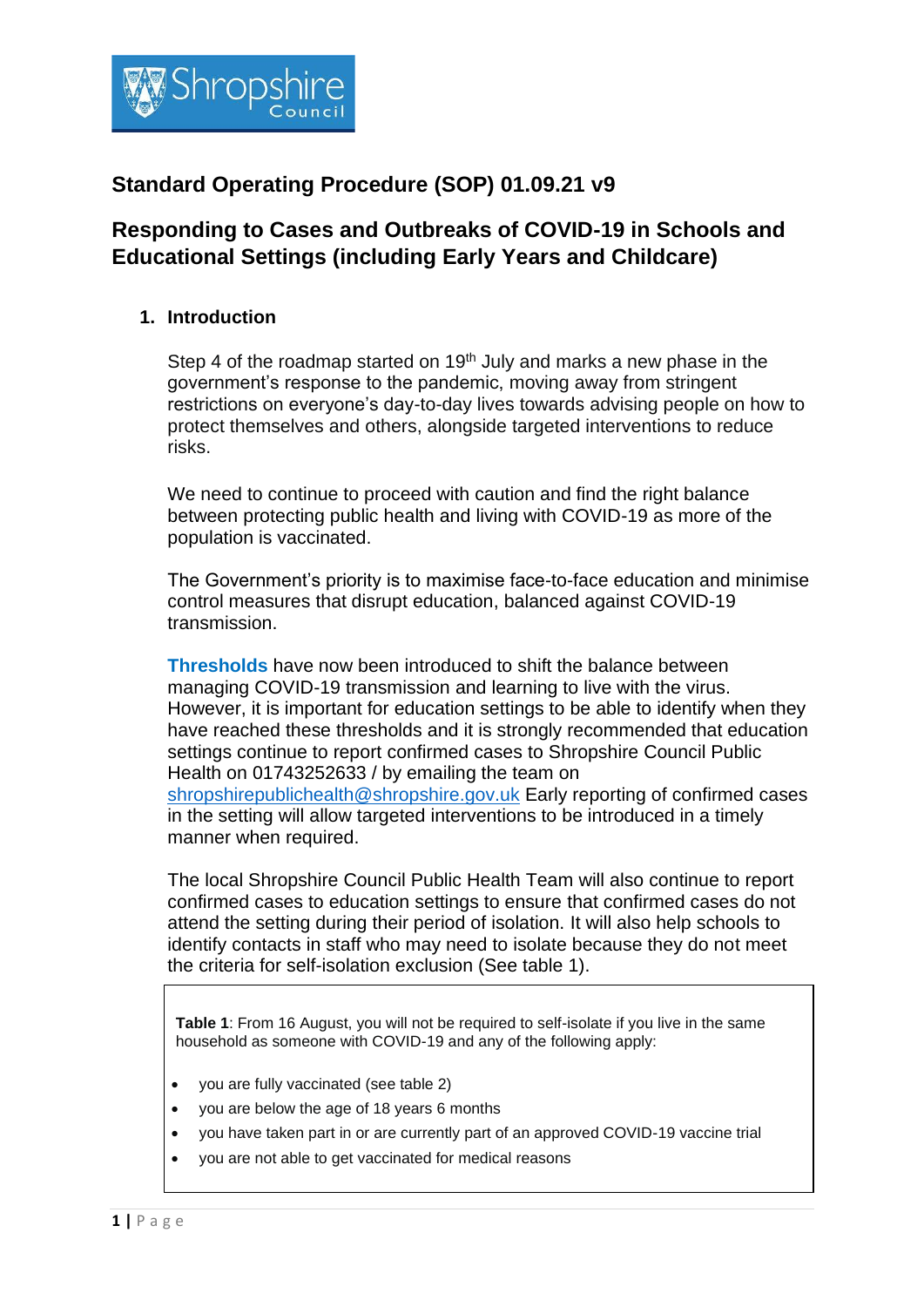

Note: It is important for schools to keep a record of staff and pupils who have been vaccinated to be able to determine who meets the criteria for selfisolation exemption.

#### 2. **What is a suspected case?**

A suspected case is anyone in the setting with at least one of the 3 COVID-19 [symptoms](https://www.gov.uk/government/publications/covid-19-stay-at-home-guidance/stay-at-home-guidance-for-households-with-possible-coronavirus-covid-19-infection#symptoms) . These are a:

- **high temperature** this means you feel hot to touch on your chest or back (you do not need to measure your temperature)
- **new, continuous cough** this means coughing a lot for more than an hour, or 3 or more coughing episodes in 24 hours (if you usually have a cough, it may be worse than usual)
- **loss or change to your sense of smell or taste** this means you've noticed you cannot smell or taste anything, or things smell or taste different to normal

Most people with coronavirus have at least one of these symptoms.

**Note:** Public Health England is clear that routinely taking the temperature of pupils is not recommended as this is an unreliable method for identifying infection with COVID-19.

There is no need to notify the Local Authority or DfE of one **suspected case** of COVID-19 and the only **contacts** of a suspected case that need to self-isolate are household contacts (pending result of PCR test), unless they meet the criteria for self-isolation exemption (table 1). The setting can contact the Public Health Team to ask for further advice if required on: 01743 251234 9am-5pm Monday-Friday and 9am-1pm on weekends and bank holidays / by emailing the team at [shropshirepublichealth@shropshire.gov.uk](mailto:shropshirepublichealth@shropshire.gov.uk) This will be picked up by one of the health protection practitioners / on-call consultants in the Shropshire Council COVID-19 cell.

#### **3. Management of a suspected case**

Anyone who develops symptoms of COVID-19 should immediately self-isolate and have a PCR test. Their household members should also self-isolate unless they meet the exemption criteria for self-isolation (table 1). The suspected case should not attend the setting until 10 full days after the onset of their symptoms unless they have a negative PCR result, are well, do not have any household members with symptoms awaiting a test result and they have not been asked by Test & Trace to self-isolate.

If anyone is in the setting when they become unwell with a new continuous cough, a high temperature or a loss of or change in their normal sense of taste or smell, they must be sent home as soon as possible.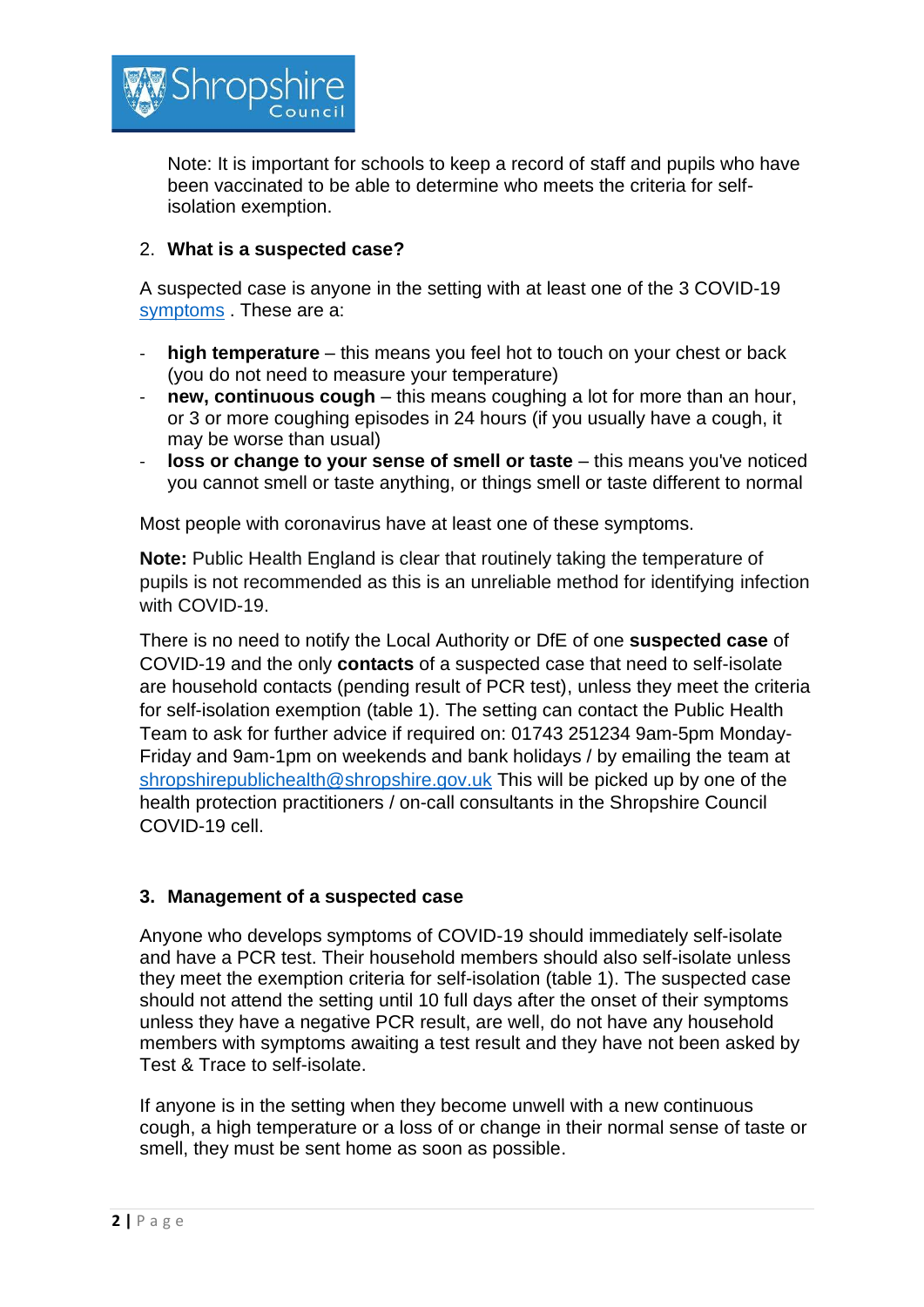

## **4. What is a possible case?**

Anyone who tests LFD +ve following an **assisted test\*** or a **home self-reported test\*\*** is a **possible case** and requires a PCR test to confirm diagnosis. The confirmatory PCR test should be completed within two days of the positive lateral flow test.

**\*person takes the test themselves under supervision of a trained operator & operator processes the test, reads & reports the results**

**\*\*person takes the test themselves and reads and reports their own results**

The possible case should isolate and have a PCR test as soon as possible and within 48 hours of the positive LFD result. Household contacts should also isolate until the results of the PCR are reported unless they meet the criteria for selfisolation exemption (table 1). If the result of the confirmatory PCR is negative, then the possible case and their household contacts can stop isolating.

#### **5. What is a confirmed case?**

A **confirmed case** is an individual who has received notification of a positive PCR test result.

#### **Contacts of a confirmed case of COVID-19**

A **contact** of a **confirmed case** is a person who has been close to someone who has tested positive for COVID-19. You can be a contact anytime from 2 days before the person who tested positive developed their symptoms /tested positive if they do not have any symptoms, and up to 10 days after, as this is when they can pass the infection on to others. A risk assessment may be undertaken to determine this, but a contact can be:

- $\triangleright$  anyone who lives in the same household as another person who has COVID-19 symptoms or has tested positive for COVID-19
- $\triangleright$  anyone who has had any of the following types of contact with someone who has tested positive for COVID-19:
	- o face-to-face contact including being coughed on or having a face-toface conversation within one metre
	- $\circ$  been within one metre for one minute or longer without face-to-face contact
	- o been within 2 metres of someone for more than 15 minutes (either as a one-off contact, or added up together over one day)
	- o travelled in the same vehicle or a plane

**Note**: if someone has travelled in the same school bus as someone who tested COVID-19 positive a risk assessment may determine that they are not a contact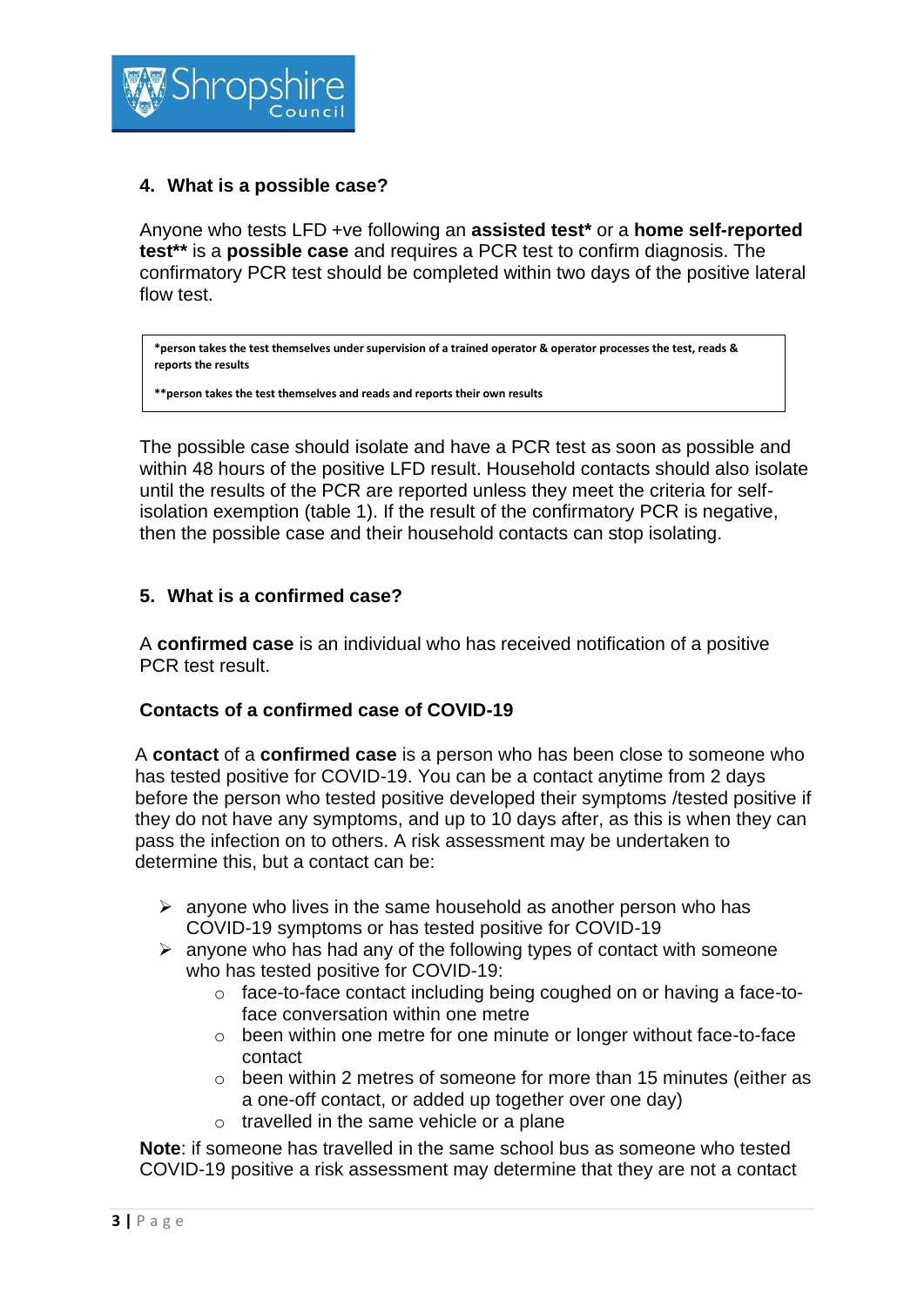

depending on factors such as the spacing of seats, size of vehicle & ventilation. Further advice is available in [Shropshire Council's Guidelines for school transport](https://shropshire.gov.uk/school-transport/coronavirus-emergency-guidance-for-school-transport-and-other-council-passenger-transport/) and from Shropshire Council COVID-19 cell if required.

Government Guidance for contacts of people with confirmed coronavirus infection, who do not live with the person, can be found by clicking [here.](https://www.gov.uk/government/publications/guidance-for-contacts-of-people-with-possible-or-confirmed-coronavirus-covid-19-infection-who-do-not-live-with-the-person/guidance-for-contacts-of-people-with-possible-or-confirmed-coronavirus-covid-19-infection-who-do-not-live-with-the-person)

Government Guidance for household contacts of confirmed cases can be found by clicking [here.](https://www.gov.uk/government/publications/covid-19-stay-at-home-guidance/stay-at-home-guidance-for-households-with-possible-coronavirus-covid-19-infection)

**Update for contacts of confirmed cases:** From 16 August 2021, anyone under the age of 18 years and 6 months is no longer required to self-isolate if they are a close contact of a confirmed COVID-19 case.

Instead, they will be contacted by NHS Test and Trace, informed that they have been in close contact with a confirmed case and advised to take a PCR test. They do not have to isolate when waiting on the PCR result unless they have symptoms of COVID-19.

18-year-olds will be treated in the same way as children until 6 months after their 18th birthday, to allow them the opportunity to get **fully vaccinated**. At which point, they will be subject to the same rules as adults and so if they choose not to get vaccinated, they will need to self-isolate if identified as a close contact.

**Fully vaccinated** people / anyone who meets any of the self-isolation exemption criteria are no longer legally required to self-isolate if they are identified as a close contact of a positive COVID-19 case, but they will also be strongly advised to take a PCR. These contacts can continue to work until the results of the PCR are available.

> Table 2: Fully vaccinated means that you have been vaccinated with an MHRA approved COVID-19 vaccine in the UK, and at least 14 days have passed since you received the recommended doses of that vaccine.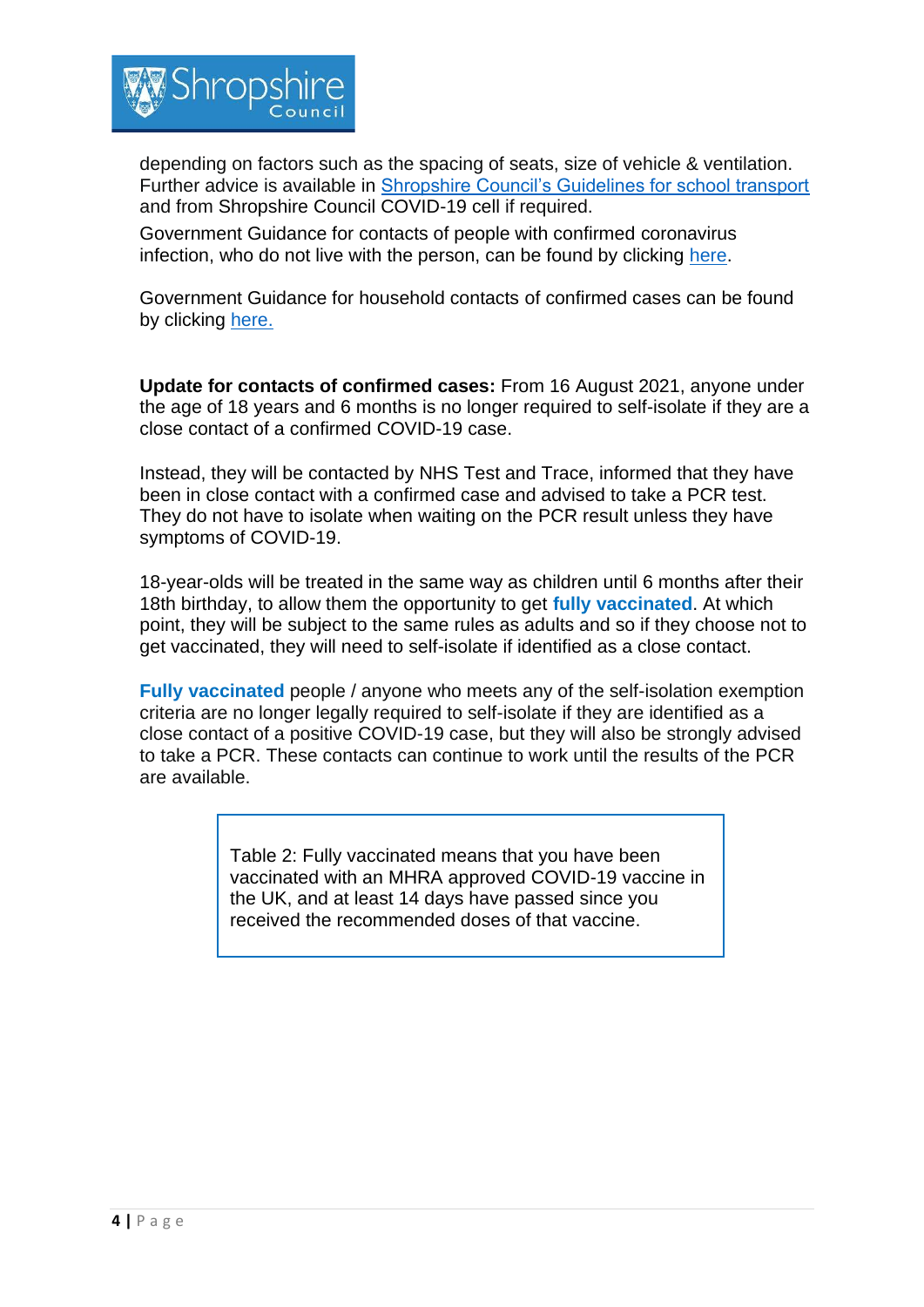

## **6. Management of a confirmed case / PCR positive result.**

Pupils, students and staff who have received a positive COVID-19 PCR result should isolate immediately along with close contacts and other household members, in line with NHS Test and Trace guidance. The self-Isolation exemption rules in table 1 should be applied to contacts only.



Test & Trace, according to DfE operational guidelines will now contact single confirmed cases linked to an education setting and attempt to identify their close contacts. This might not always be possible, and your setting can still contact Shropshire Public Health for advice and support if required. Shropshire public health will not be responsible for directly communicating with contacts of confirmed cases in the school setting.

It is recommended that you have processes in place to record confirmed cases connected to your setting so that you can identify clusters / outbreaks and easily recognise when you have reached the thresholds described in Appendix 3, that should initiate targeted interventions to prevent additional cases.

If you are aware of 2 / more confirmed cases linked to your setting in a 14 day period, please continue to contact the Shropshire public health team on: 01743 251234 9am-5pm Monday-Friday and 9am-1pm on weekends and bank holidays / by emailing the team at [shropshirepublichealth@shropshire.gov.uk](mailto:shropshirepublichealth@shropshire.gov.uk)

#### **7. What is a cluster in an education setting?**

A cluster is where *two or more* test-confirmed (PCR positive) cases of COVID-19 occur that are associated with an education setting with illness onset dates within a 14-day period, but the cases are not linked.

#### **8. What is an outbreak in an education setting?**

An 'outbreak' is where *two or more* test confirmed (PCR+ve) cases of COVID-19 occur that are associated with an education setting with illness onset dates within 14 days and one of the following:

➢ Identified direct exposure between at least two of the test-confirmed cases in that setting during the infectious period of one of the cases.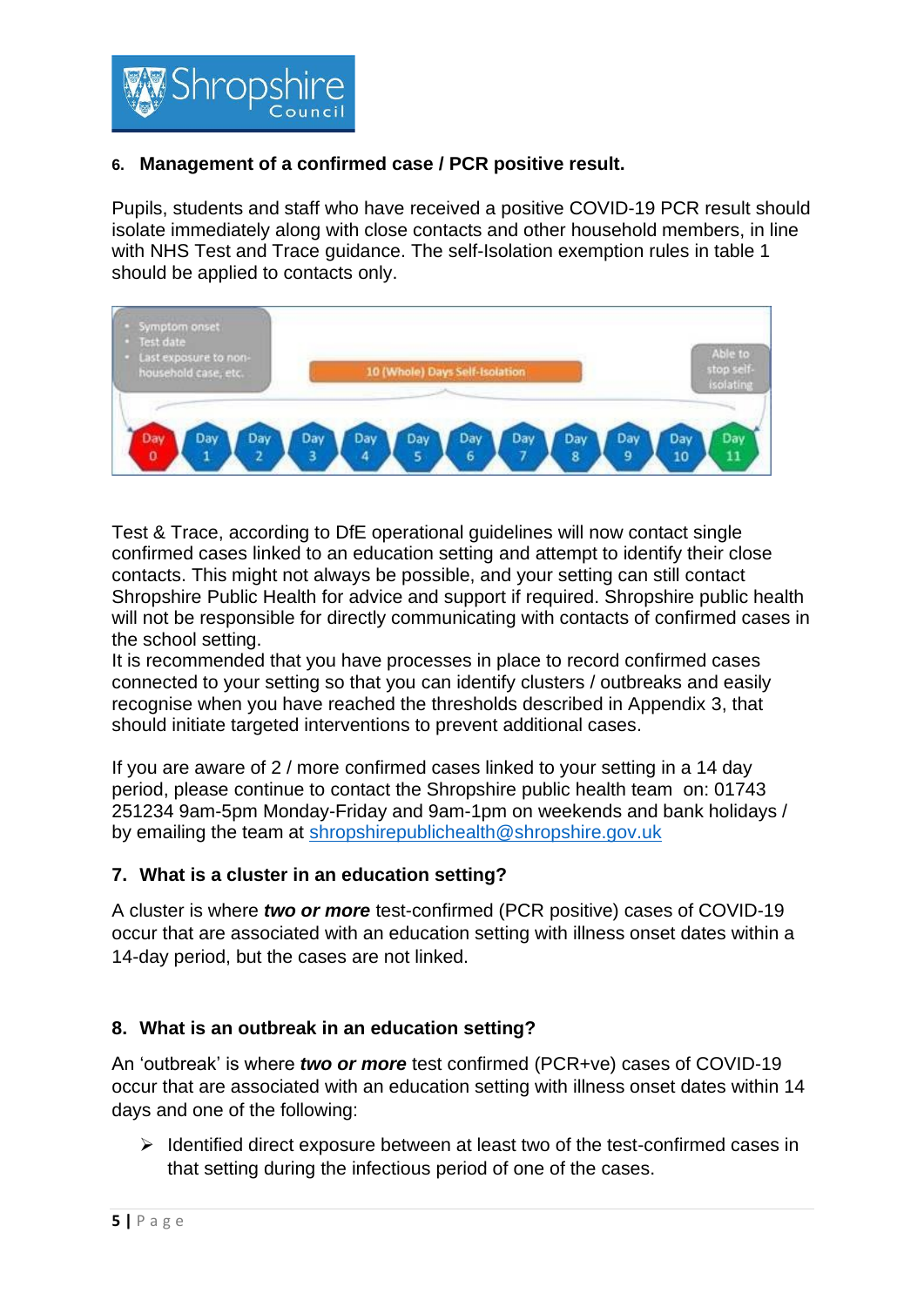

 $\triangleright$  No sustained local community transmission & the absence of an alternative source of infection outside the setting for the initially identified case.

An '**incident**' has a broader meaning and refers to events or situations which warrant investigation to determine if corrective action or specific management is needed.

Reporting of cases, clusters and outbreaks to Shropshire Council Public Health team **has not changed**. The main difference is that targeted interventions will be only be recommended by our team if considered necessary with minimum disruption to faceto-face learning.

**Note:** You may be asked by Shropshire Council's COVID-19 cell to provide a list of positive COVID-19 cases as part of an incident management process.

#### 9. **Management of a suspected or confirmed outbreak**

If an education setting has two or more confirmed cases inside a 14-day timeframe, or there is a high reported absence which is suspected to be COVID-19 related, the PHE (West Midlands) and Shropshire Council Public Health Team's COVID-19 cell should both be contacted and informed of the suspected / confirmed outbreak. They will offer advice and support in relation to outbreak control & management.

#### **Contact PHE (West Midlands)**

Contact PHE (West Midlands) and report the outbreak using the following [link](https://surveys.phe.org.uk/TakeSurvey.aspx?SurveyID=n4KL97m2I)

#### **Contact Shropshire Council Public Health COVID-19 cell**

Contact the COVID-19 cell via the service desk on 01743 251234 9am-5pm Monday-Friday and 9am-1pm on weekends and bank holidays / by emailing the team at [shropshirepublichealth@shropshire.gov.uk](mailto:shropshirepublichealth@shropshire.gov.uk) This will be picked up by one of the health protection practitioners in the Shropshire Council COVID-19 cell.

#### **10.Strategic Co-ordination (Outbreak)**

Once PHE (West Midlands) and the Local Authority have been informed of an **outbreak** the Local Authority (Shropshire Council's COVID-19 cell) will risk assess the need for an **incident meeting**. If an **incident meeting** is required, the Local Authority will lead the response by contacting the setting and organising a virtual meeting (usually via Microsoft teams). The Local Authority will invite key members of staff from the educational setting, PHE, the local authority's communications team and the Infection Prevention & Control Team to the meeting. In advance of the meeting a line-list of positive COVID-19 cases will be provided by the educational setting/ Early Years and the meeting will be chaired by either a member of Shropshire Council's COVID-19 cell / PHE (West Midlands). Please see Appendix 1 for the Outbreak Management Agenda.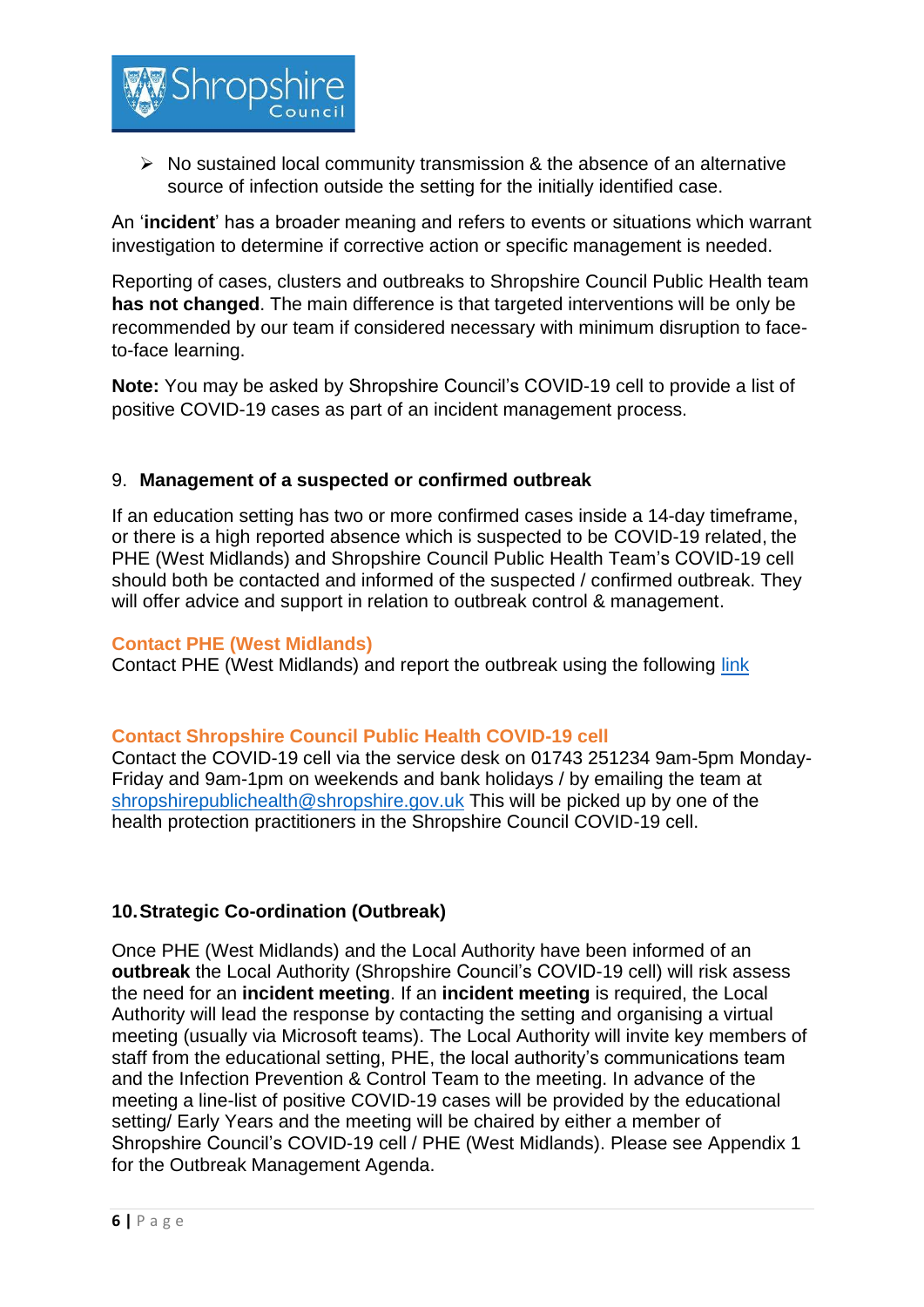

As part of the incident management process, the setting will review its own current risk assessment to check if any control measures need to be put in place. This will be completed with support from Shropshire Council's COVID-19 cell, if required.

## **11.Infection Prevention and Control**

Advice will be provided by Shropshire CCG Infection Prevention and Control Team, who will provide telephone support / on-site visits following referral by Shropshire Council's COVID-19 Cell in accordance with Government Guidance [for schools](https://www.gov.uk/government/publications/actions-for-schools-during-the-coronavirus-outbreak) and [infection prevention and control guidelines.](https://www.gov.uk/government/publications/wuhan-novel-coronavirus-infection-prevention-and-control)

## **Asymptomatic Testing**

Testing remains important in reducing the risk of transmission of infection within schools. As pupils will potentially mix with lots of other people during the summer holidays, all secondary school pupils & staff in al settings should receive 2 on-site lateral flow device tests, 3 to 5 days apart, on their return in the autumn term. All staff in education settings and pupils in secondary schools should do twice weekly LFD tests throughout the month of September and this will then be reviewed. The approach to testing may change as the term progresses.

Asymptomatic testing may be increased during an outbreak where the threshold (see appendix 3) has been met for targeted interventions. Secondary schools should retain a small asymptomatic testing site (ATS) on-site until further notice so that they can offer testing to pupils who are unable to test themselves at home.

**Note:** LFD tests should only be carried out if the person does not have symptoms of COVID-19. PCR tests should always be used when someone has symptoms of COVID-19.

## **90-day rule**

Following a positive PCR additional testing of the confirmed case **should not** be carried out for 90 days following the submission of the positive sample unless the individual has completed their self-isolation period and has developed new onset of symptoms of COVID-19. See appendix 2 re asymptomatic LFD testing.

## **12. High risk (Clinically extremely vulnerable) groups - children and staff**

All clinically extremely vulnerable (CEV) children and young people can attend their education setting unless they are one of the very small number of children and young people under paediatric or other specialist care who have been advised by their clinician or other specialist not to attend.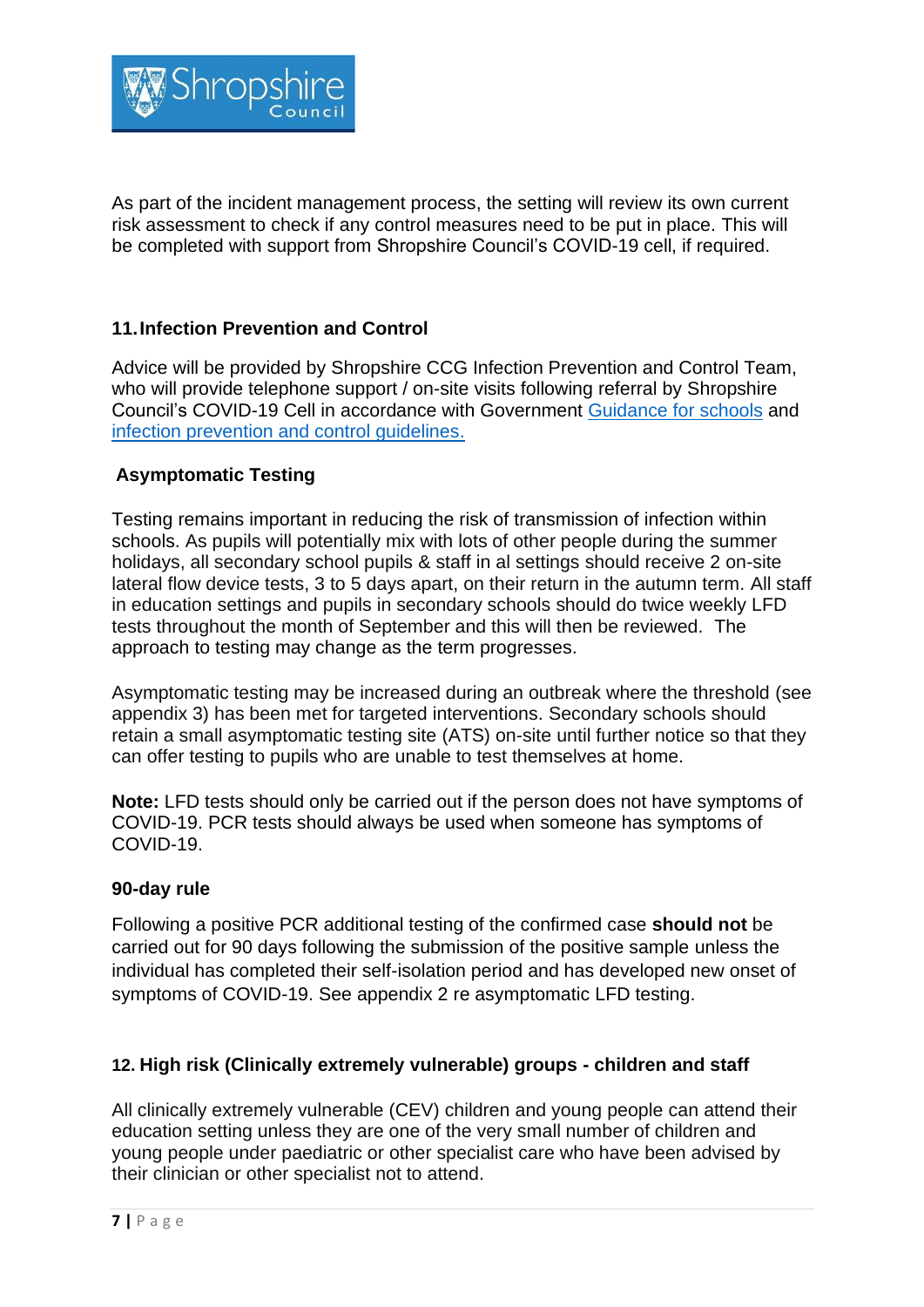

Further information is available in the guidance on [supporting](https://www.gov.uk/government/publications/supporting-pupils-at-school-with-medical-conditions--3) pupils at school with medical [conditions.](https://www.gov.uk/government/publications/supporting-pupils-at-school-with-medical-conditions--3)

## **13.Cleaning**

You should put in place an appropriate cleaning schedule. This should include regular cleaning of areas and equipment (for example, twice a day) with a focus on frequently touched surfaces. Any cleaning of the premises should be done in line with Government guidance [cleaning in non-healthcare settings.](https://www.gov.uk/government/publications/covid-19-decontamination-in-non-healthcare-settings/covid-19-decontamination-in-non-healthcare-settings)

## **Cleaning Products**

Utilise one of the following methods:

- A combined detergent/disinfectant solution giving 1000 ppm (0.1%) of available chlorine.
- A separate detergent followed by a disinfectant solution giving 1000 ppm (0.1%) available chlorine e.g.: Milton disinfectant/tablets.
- An alternative sanitiser effective against enveloped viruses and tested to BS EN 14476.



We recommend a two-stage physical clean - i.e. use of detergent followed by disinfectant, or a good clean using a combined product. Fogging can be used for cleaning but must be in addition to physical cleaning & disinfection process described. Fogging machines should be decontaminated and used in accordance with manufacturer's guidelines.

## **14.PPE**

[Guidance for Schools](https://www.gov.uk/government/publications/actions-for-schools-during-the-coronavirus-outbreak) states that most staff in education settings will not require PPE beyond what they would normally need for their work. Staff who are working in asymptomatic testing centres should however wear the appropriate PPE and should have received training on correct use of PPE, donning & doffing. Additional guidelines can also be found on the following [link.](https://www.gov.uk/government/publications/safe-working-in-education-childcare-and-childrens-social-care)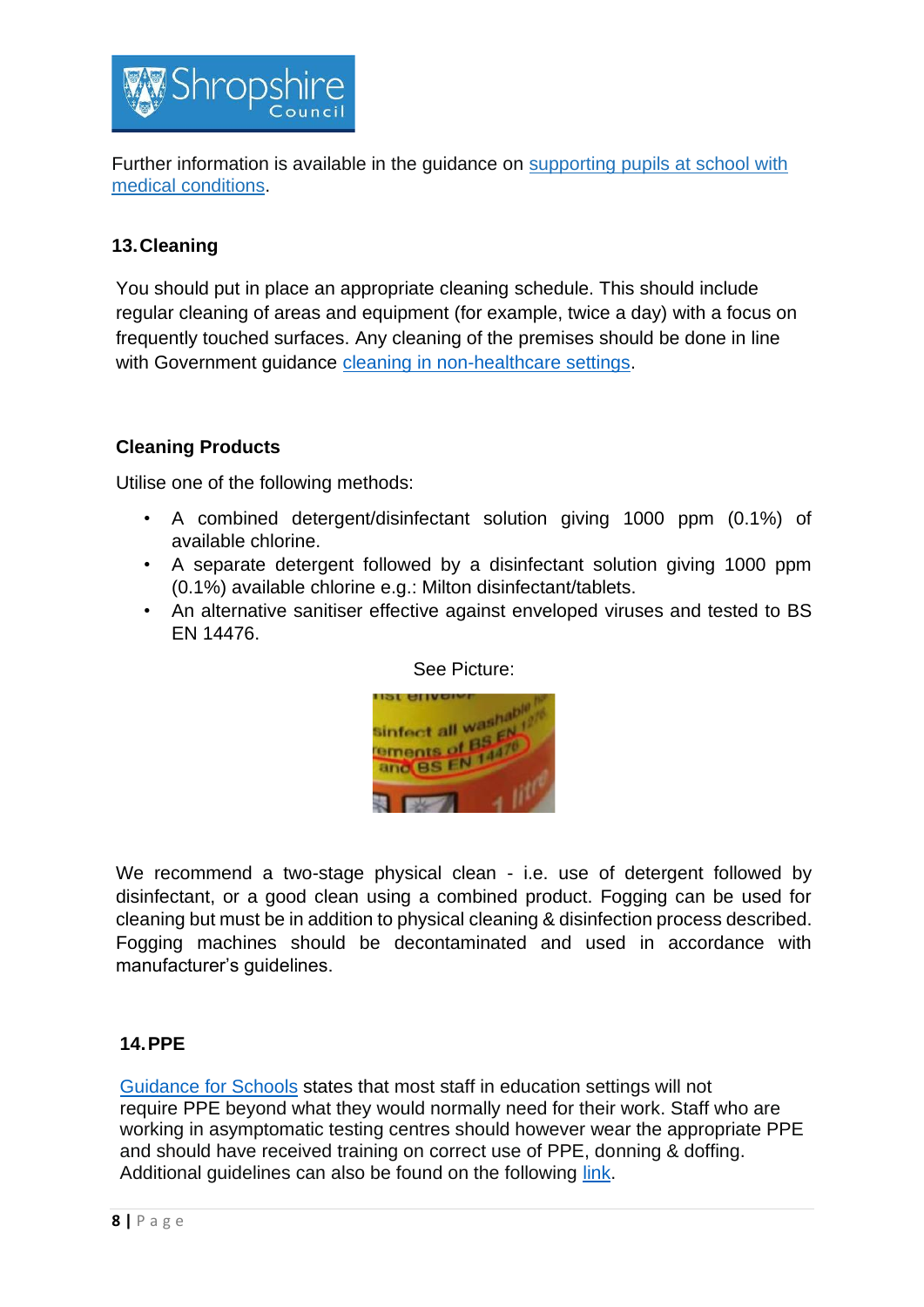

Face coverings are no longer advised for pupils, staff and visitors either in classrooms or in communal areas.

The government has removed the requirement to wear face coverings in law but expects and recommends that they are worn in enclosed and crowded spaces where you may come into contact with people you don't normally meet. This includes public transport and dedicated transport to school or college.

If you have an outbreak in your school, our local director of public health might advise you that face coverings should temporarily be worn in communal areas or classrooms (by pupils staff and visitors, unless exempt). You should make sure your outbreak management plans cover this possibility.

## **15.Communications**

**It is important that representatives in Schools, Educational, Early Years and Childcare settings take advice before communicating with parents/staff or media during an outbreak**. Any communications relating to an outbreak will be managed through liaison between PHE, the Local Authority and the Sustainability and Transformation Partnership (STP).

Schools must not publish any communication about a potential outbreak without prior consultation with the Shropshire Public Health team Shropshirepublichealth@shropshire.gov.uk or by telephone 01743 251234

The importance of those who are eligible for the COVID-19 vaccine receiving the vaccine should be communicated with staff, pupils and parents. 16 & 17 year olds are now eligible for their first vaccine. You can keep up to date with who is eligible to be vaccinated using the following [link](https://www.nhs.uk/conditions/coronavirus-covid-19/coronavirus-vaccination/who-can-get-the-vaccine/)

#### **Key Documents referenced in this SOP include:**

[School COVID-19 operational guidance](https://www.gov.uk/government/publications/actions-for-schools-during-the-coronavirus-outbreak)

[Contingency Framework:: Education & Childcare settings](https://www.gov.uk/government/publications/coronavirus-covid-19-local-restrictions-in-education-and-childcare-settings)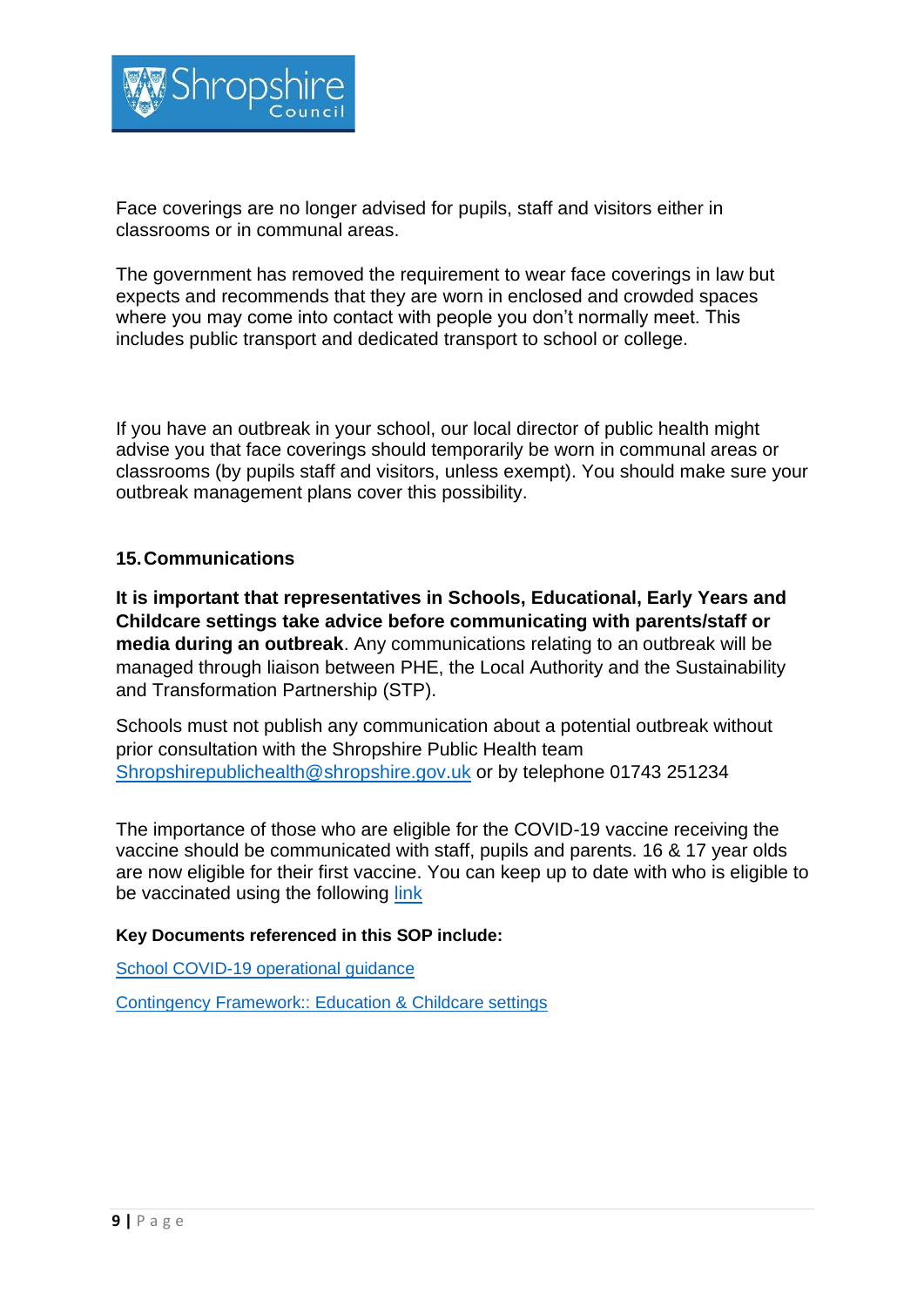

## **Appendix 1**

# **Template Outbreak Agenda**

# **COVID-19 incident/outbreak meeting**

Date, Time, via Microsoft Teams

- 1. Introductions & apologies
- 2. Purpose of the meeting
	- a. At first meeting agree Chair and Terms of Reference
- 3. Summary of situation- situation updates (for subsequent meetings)
	- a. Epidemiological
		- a. Number of cases according to case-definitions and description by person, place and time
		- b. Clinical management & outcome
	- b. Suspected cases staff and pupils in the setting
- 4. Infection prevention and control
	- a. Case isolation/ cohorting facilities
	- b. Environmental cleaning
- 5. Current Risk assessment
	- a. Implication for finding further case(s) as per case definition
	- b. Implications for current control measures
	- c. Potential for review of control measures
	- d. Contacts identification/management staff and students in the setting
- 6. Communications
	- a. Internal staff
	- b. External: NHSE, PHE, Media statement, Families
- 7. Agreed actions
- 8. Any other business & date of the next meeting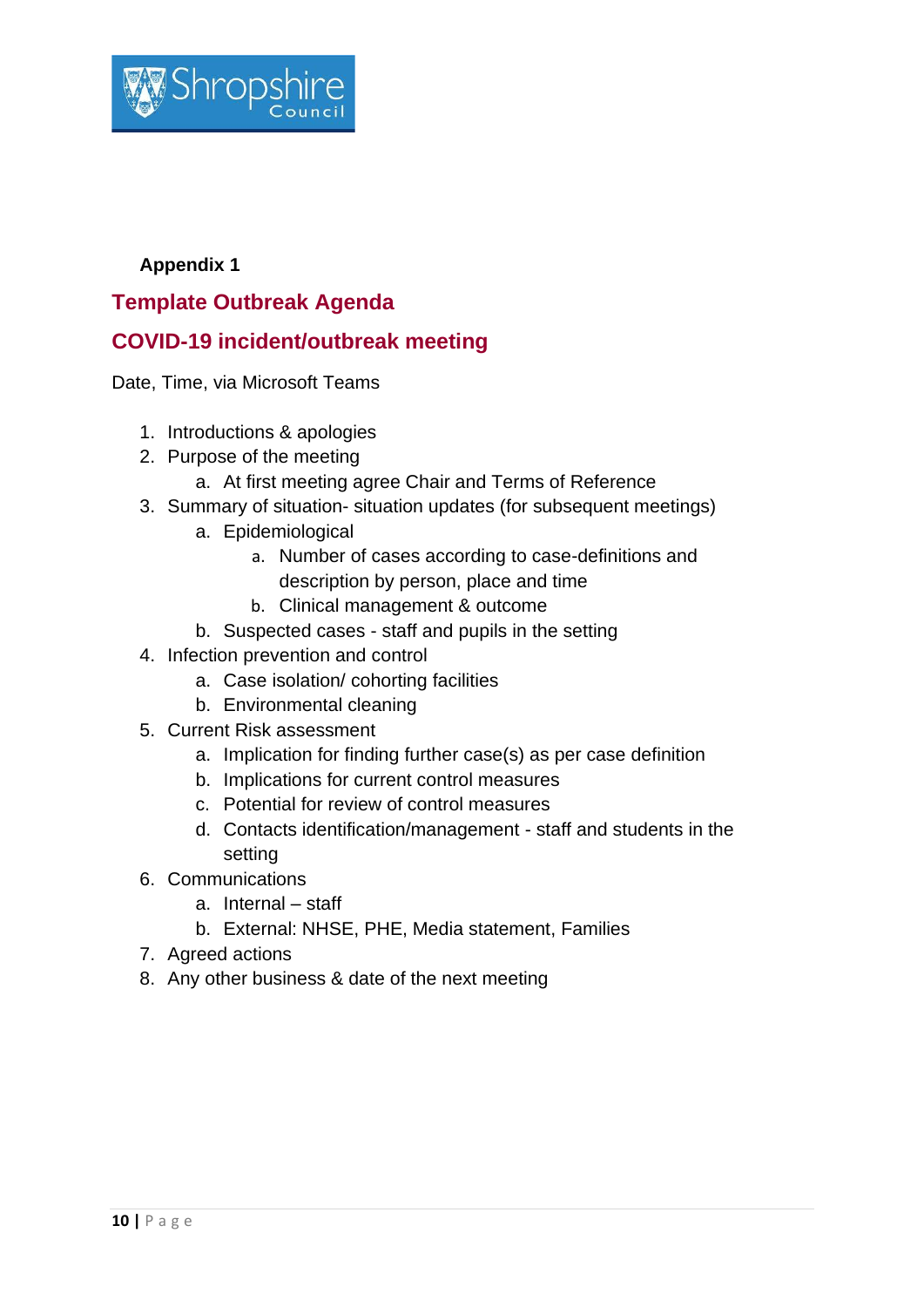

#### **APPENDIX 2: ASYMPTOMATIC LFD TESTING** IN SCHOOLS EARLY YEARS (UPDATED 1/9/21)

Twice weekly LFD tests (Home self-reported / assisted) are recommended for all staff and secondary pupils attending education settings



#### **Negative Result:**

No action required unless symptomatic / asked to isolate as close contact of a confirmed case. Continue to complete twice weekly LFD self-testing. If symptoms develop follo[w Stay at Home Guidance](https://www.gov.uk/government/publications/covid-19-stay-at-home-guidance/stay-at-home-guidance-for-households-with-possible-coronavirus-covid-19-infection)

Note: PCR test is required if staff member / pupil develop[s symptoms.](https://www.gov.uk/government/publications/covid-19-stay-at-home-guidance/stay-at-home-guidance-for-households-with-possible-coronavirus-covid-19-infection) **Do not** complete an LFD test if symptomatic.

#### **Positive Result:**

Person who tests +ve needs to self-isolate in line with the [stay-at-home](https://www.gov.uk/government/publications/covid-19-stay-at-home-guidance/stay-at-home-guidance-for-households-with-possible-coronavirus-covid-19-infection) guidance. They should arrange a polymerase chain reaction (PCR) test ASAP and within 2 days of the +ve LFD test to confirm the result. Immediate public health actions are required on receipt of a positive LFD result and household contacts should also self-isolate until the result of the PCR test is known unless they are exempt from isolation (see table 1).



\*Staff & pupils who previously tested PCR +ve < 90 days should not be retested unless they develop symptoms again after completion of 10 days self-isolation. Anyone who is symptomatic should be retested using PCR test. \*\* Anyone who tests +ve when they are asymptomatic should restart 10 full days of isolation from onset of symptoms if they develop symptoms during their original 10 days of isolation. Contacts should also have a PCR test if they develop symptoms and if +ve should start another 10 full days of self-isolation from date of onset of symptoms.

the case \*\*